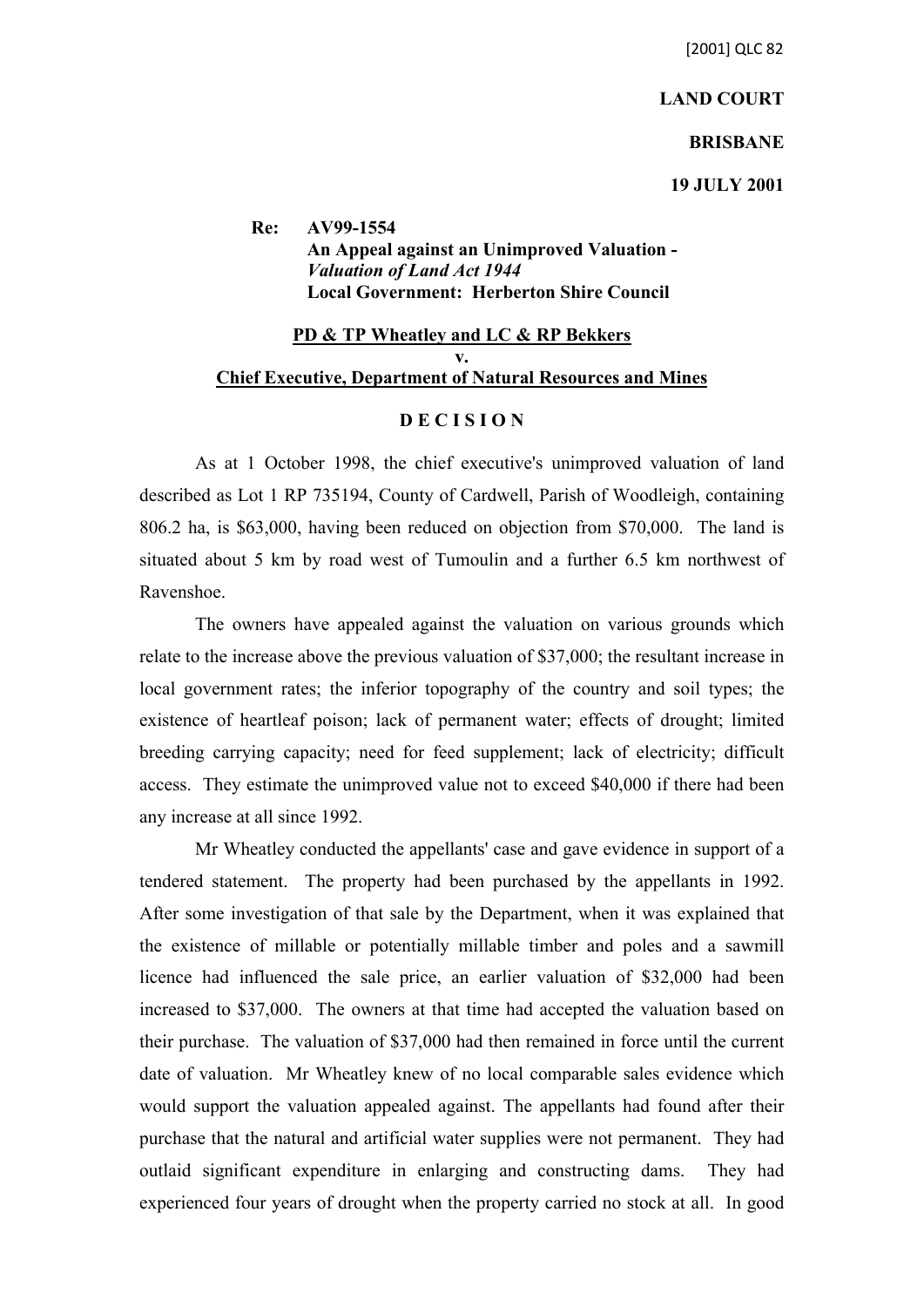seasons the carrying capacity was limited to a total 100 head of mixed stock and then only with feed supplement. Calves had to be weaned early and moved elsewhere.

Mr Wheatley described the property as comprising "mainly undulating rocky to very steep rock and solid rock outcrops. A ridge runs about east west through the centre of the block at a height of 3636 ft. The northern side drops down fast approximately 500 ft then slopes to the northern boundary with rocky ridges and gullies, with a small area (12 ha approx) of arable land to the northeast. To the southwest the land drops into ravines, very large gullies, rock out crops, sodic soils which are very hard in dry and very boggy in the wet season. From the top of the ridge to the southern boundary, there are drops of 1000 ft and some places go straight down. In addition, on the western boundary we have had to fence out (approx 45 ha) of heartleaf that is a poison to cattle. There is still more heartleaf to be fenced out in the southwest corner."

Mr Wheatley pointed out that management of the property was difficult because of its topography and isolation, the existence of the heartleaf poison and the incidence of bushfires. The appellants had found it necessary to carry out work themselves to improve the external access into the property. It was not until about October 2000 that the Council gravelled part of that difficult access. A creek crossing on that access is capable of being flooded quickly and then remain inaccessible for up to 24 hours.

The valuation appealed against was made by Mr DF Paton. As I understood his evidence he had not inspected the property on the ground but had been aided in his work by historical records and consultation with the valuer who had conducted the previous valuation. It seems that it was that valuer who had made inquiry of Mr Wheatley as to the circumstances surrounding the 1992 sale to the appellants. As I understood the evidence, the property had not been physically inspected for the purpose of analysing the sale. Mr Paton had been of the opinion that values for grazing land in the Herberton Shire had shown an increasing trend since the previous valuation and the 1992 sale had no relevance to the market as at the relevant date of valuation in 1998.

Mr Paton's valuation was said to have been made based on the evidence of two sales in the Mt Garnet district, a significant distance westerly of the subject property. Apparently there had been sales of leasehold grazing lands which he had rejected as providing a reliable basis while the sales evidence in the immediate locality of the subject land was of land of a differing nature and usage potential.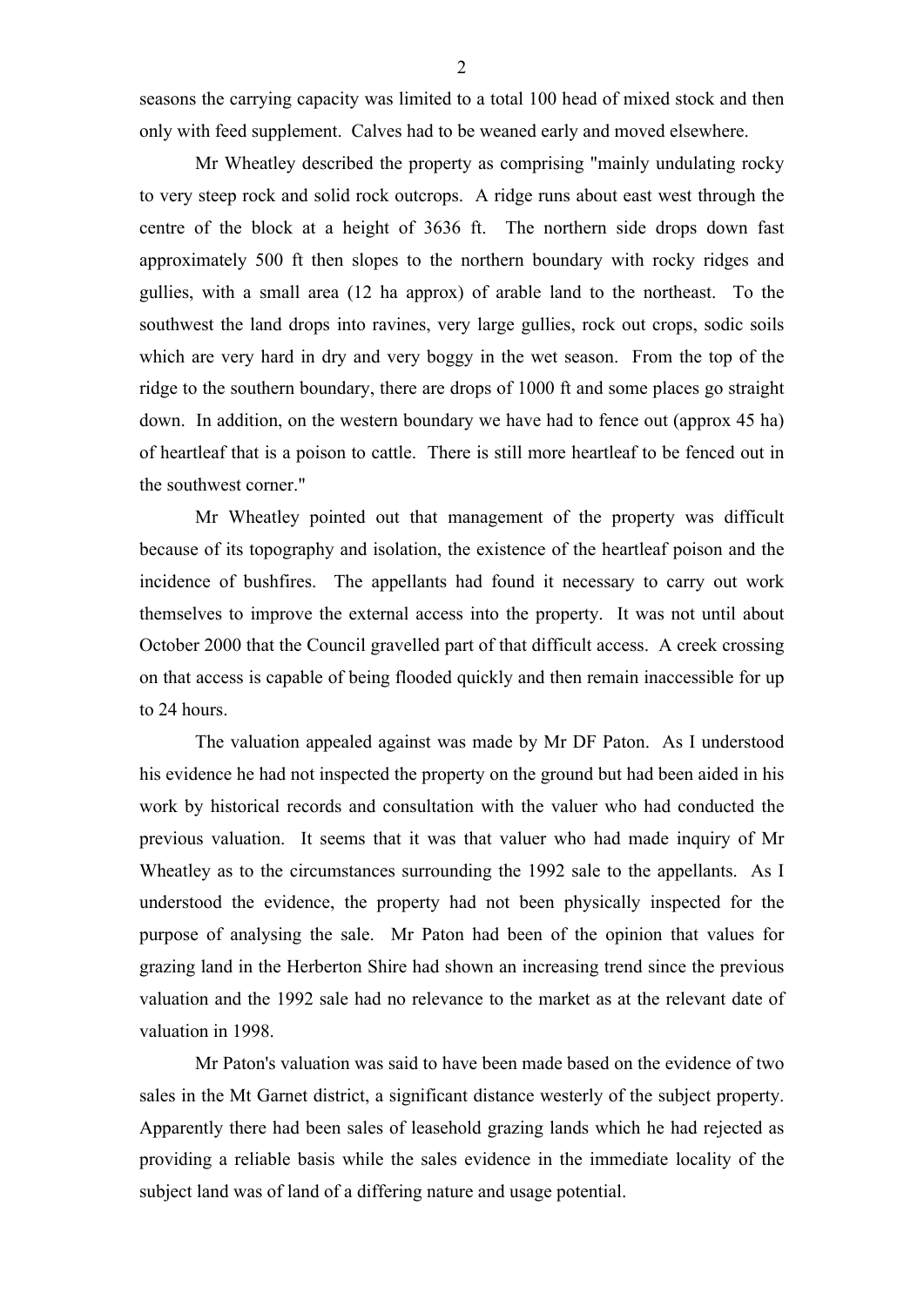Brief details and comments relevant to the two sales upon which Mr Paton chose to rely are as follows:

(1) 492.15 ha intersected by the bitumen sealed Kennedy Highway westerly of Mt Garnet, sold 1 June 1998 for \$150,000, analysed to show an unimproved value of \$77,909 (\$158.3/ha) with an applied valuation of \$70,000.

Mr Paton described the land as comprising easy broken forest slopes with light brown to brown-grey soils, parts reddish sandy soils and some gravelly low ridges. There was fairly reliable water from holes in a creek on one boundary. Electricity is available. Services, access, country and natural water were all considered by him to be superior to the subject property and he had concluded - "The sale is slightly superior to the subject on a pro rata basis." Mr Paton's investigation of rainfall records indicated that Ravenshoe enjoyed a higher average rainfall than did Mt Garnet.

Mr Wheatley knew of the sale. He gave evidence to the effect that the sale resulted from a family "squabble" over an estate which was subject of litigation. He said that the property comprised some "silt" country with a long frontage to the "river" and apart from being superior grass country overall there was a commercial orchard (mangoes and grapefruit) established. He was of the opinion that no cogent comparison could be made between the sale property and the subject.

Mr Paton acknowledged, in his oral evidence, that the background to the sale was as described by Mr Wheatley, but his investigations had indicated that the sale price had been in some way established from four valuations which had been obtained in connection with the litigation. He thought the sale price represented fair market value. There was no rebuttal of Mr Wheatley's evidence as to the use of the sale property.

(2) 311.1 ha, about 35 km southwest of Mt Garnet also fronting the bitumen sealed Kennedy Highway, sold for \$50,000 in February 1998 analysed to show an unimproved value of \$43,295 (\$139/ha) with an applied value of \$20,500 (\$65.8/ha).

Mr Paton described the land as comprising easy slopes with sandy granite soils timbered with ironbark and tea-tree on the frontage half while the rear half was steep, rising up the Main Dividing Range and timbered with cypress, wattle and blackboy with patches of heartleaf. Electricity was available and access was good. Mr Paton saw the location of the sale land as far more remote in comparison with the subject land, the lack of natural water similar with no permanent supplies and the country inferior. He concluded - "Poorer country than subject, and more remote making the sale inferior to the subject on a pro rata basis."

Mr Wheatley, understandably, had difficulty in accepting the logic in Mr Paton's use of this sale. He questioned Mr Paton at length as to the basis on which the applied valuation had been founded when it was about half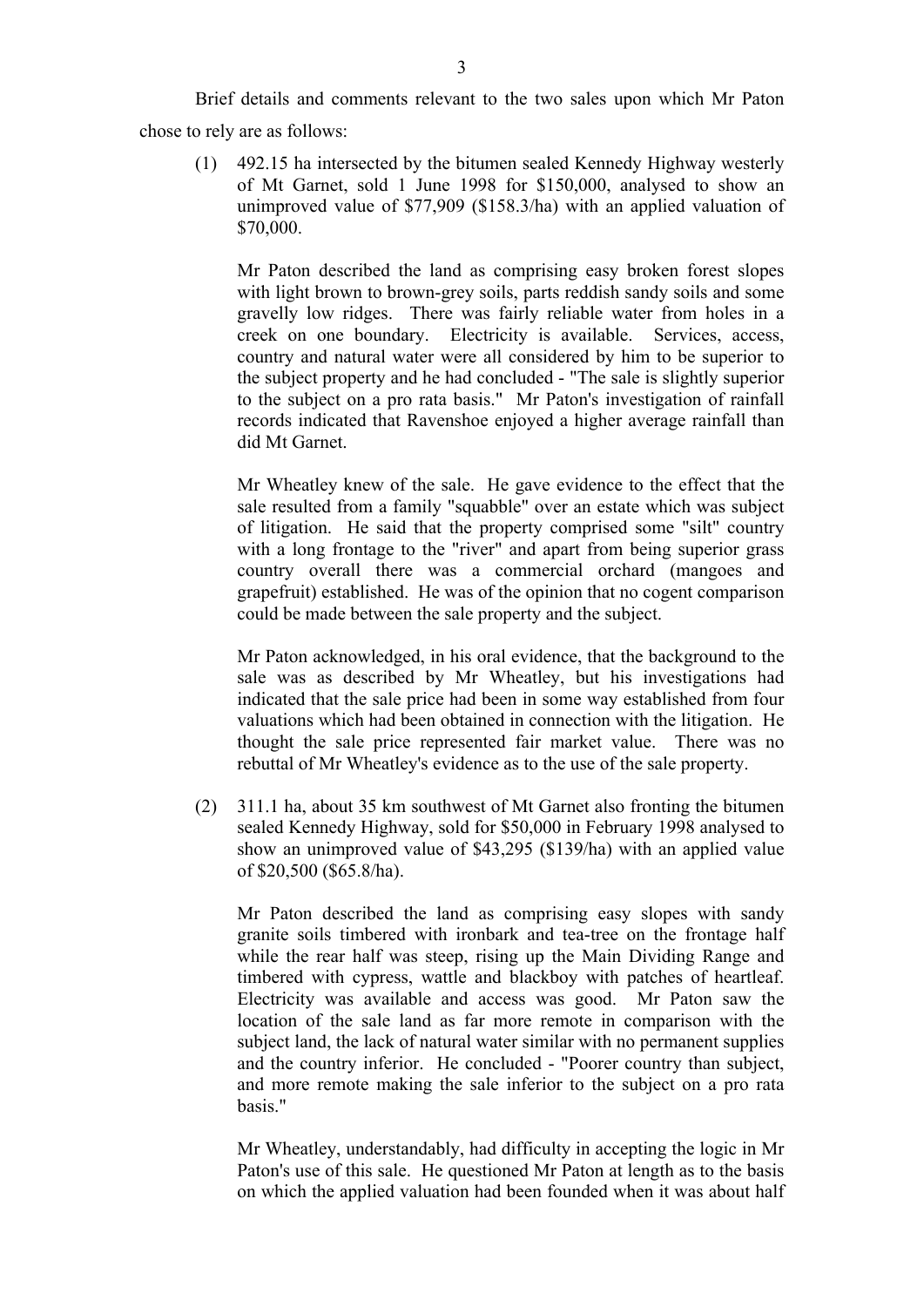the analysed sale price. Mr Paton's response was that the intention of the purchasers had been to use the land for grazing in conjunction with other holdings in the area, and the land had been valued on the basis that it was used for the "business of farming" pursuant to s.17 of the *Valuation of Land Act 1944*.

Mr Paton valued the subject land at \$78/ha overall. He described it, I assume

based on the information available to him, as follows:

"At the northeast corner on the easier slopes are heavier forest soils named Bally soils which are described as a deep, red podsolic soils formed on rhyolite. On the balance of the block the Bally soils grade into Whelan soils which are a grey to dark shallow skeletal soil on acid volcanic rocks. The southern part of the block drops into hard broken ridges with deep gorges."

## **Appeal Considerations**

The difficulty facing the appellants is that pursuant to s.33 of the *Valuation of* 

*Land Act 1944*:

"Any and every valuation, or alteration of the valuation, of any land made, or purporting to be made, under this Act by the chief executive shall be deemed to be correct until proved otherwise upon objection or appeal or until altered or further altered."

Then s.45(4) of the Act provides that "the burden of proving any and every

such ground" (of the appeal) "shall be upon the owner".

The Land Appeal Court observed in *Qualischefski v. The Valuer-General* (1979) 6 QLCR 167 at 172:

"In appeals of the nature of the subject, the onus which the appellant must assume is not an easy one to discharge without the assistance of a registered valuer who can lead evidence as to sales analyses and/or comparison with valuations made by the Valuer-General in respect of comparable properties."

In this case, there is no sales evidence before the Court upon which I am prepared to rely. The inclusion by Mr Paton of his Sale 2 as evidence of value for the subject property is quite remarkable when that evidence clearly was not applied to the sale property itself. As I understood Mr Paton's explanation, the best use of the information provided by the sale was that it was "high" and it was really the applied valuation which afforded the comparison.

Mr Paton's evidence indicated that the previously existing relativity of grazing unimproved values in Herberton Shire had been altered as at 1 October 1998 after specific consideration had been given to the question of relativity. It seems that the increase applied to the subject land fell within the upper range of increases applied